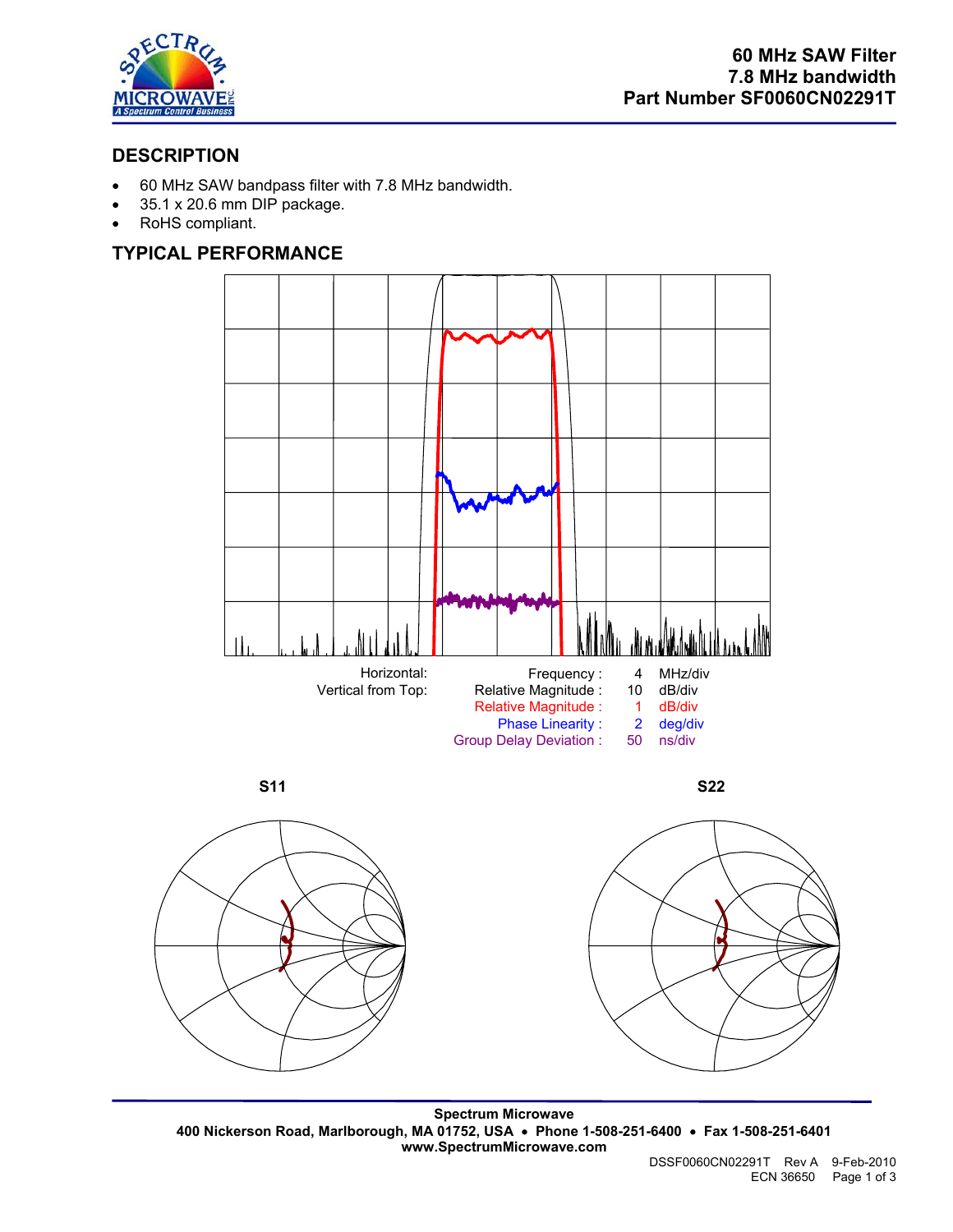

## **SPECIFICATION**

| Parameter <sup>11</sup>                | <b>Min</b> | <b>Typ</b> | <b>Max</b> | <b>Units</b> |
|----------------------------------------|------------|------------|------------|--------------|
| Center Frequency (Fc) <sup>1</sup>     | 59.70      | 60.00      | 60.30      | <b>MHz</b>   |
| 1dB Bandwidth <sup>2</sup>             | 7.80       | 8.30       |            | <b>MHz</b>   |
| 3dB Bandwidth <sup>2</sup>             |            | 8.90       | 9.20       | <b>MHz</b>   |
| 55dB Bandwidth <sup>2</sup>            |            | 11.40      | 12.20      | <b>MHz</b>   |
| Device Delay                           |            | 1.85       | 3.00       | <b>us</b>    |
| Insertion Loss (over 1dB BW)           |            | 31.5       | 34         | dB           |
| Passband Amplitude Ripple <sup>3</sup> |            | 0.30       | 0.50       | $dB$ p-p     |
| Passband Phase Ripple <sup>3</sup>     |            | 1.5        | 2.0        | deg p-p      |
| <b>Triple Travel and Spurious</b>      | 55         | 60         |            | dВ           |
| Input VSWR <sup>4</sup>                |            | 1.3        | 1.5        | :1           |
| Output VSWR <sup>4</sup>               |            | 1.3        | 1.5        | :1           |
| Source and Load Impedance              |            | 50         |            | Ω            |
| <b>Ambient Temperature</b>             |            | 25         |            | °C           |

Notes: 1. Average of lower & upper 3 dB frequencies.

2. Referenced to the insertion loss of the device.

3. Defined as the difference between highest and lowest levels over 56.1 to 63.9 MHz.

4. Measured at 60 MHz at Ambient Temperature only.

### **MAXIMUM RATINGS**

| <b>Parameter</b>                   |     | lax |        |
|------------------------------------|-----|-----|--------|
| Storage Temperature Range          | -40 | 85  | $\sim$ |
| <b>Operating Temperature Range</b> | -25 | 85  | $\sim$ |
| Input Power Level                  |     | 12  | dBm    |

#### **MATCHING CIRCUIT**



Notes:

- Suggest the use of 2% tolerance matching components.
- Tuning values shown are for reference only. Optimum values may change depending upon board layout.